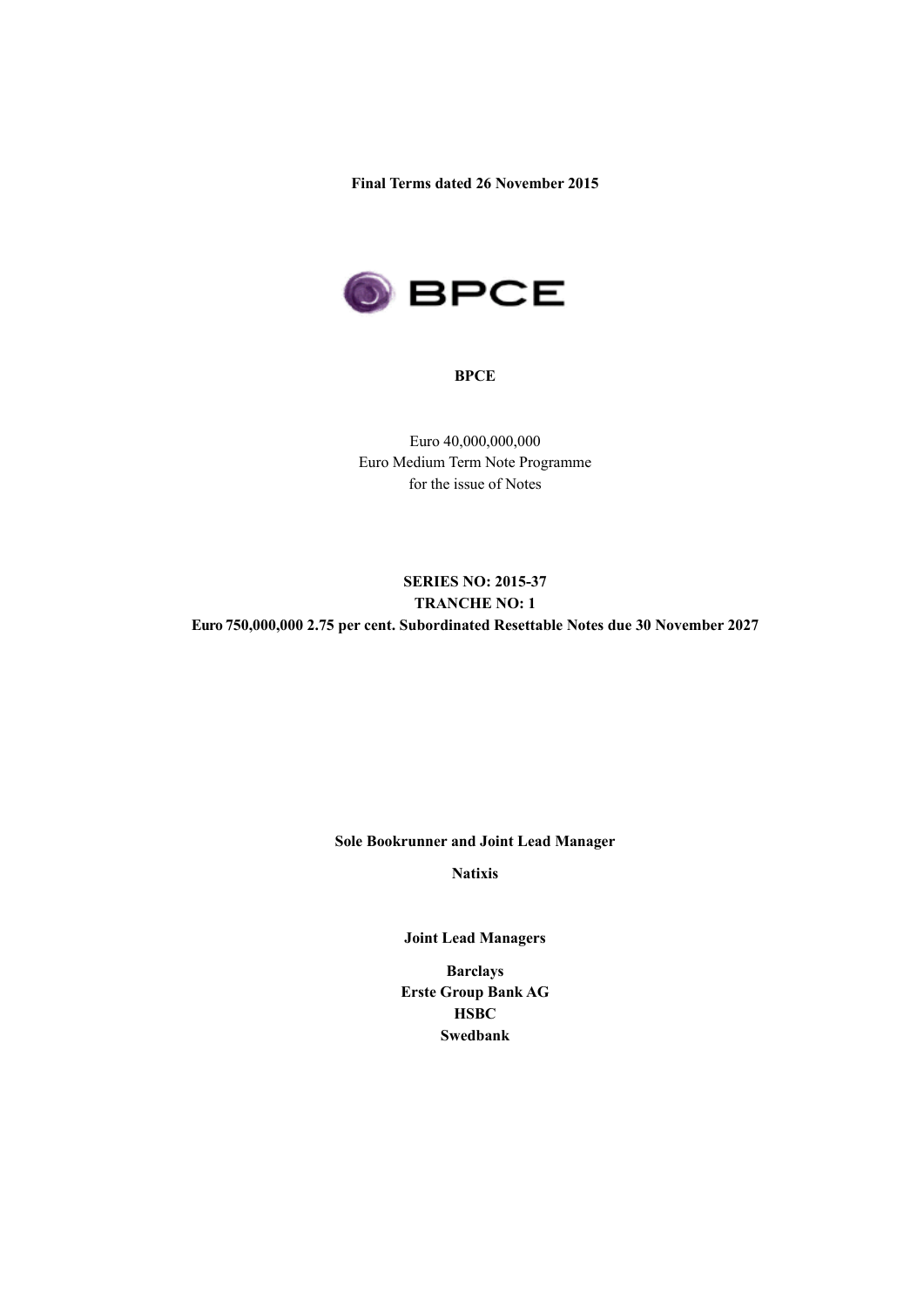### **PART A – CONTRACTUAL TERMS**

Terms used herein shall be deemed to be defined as such for the purposes of the conditions (the "**Conditions**") set forth in the Base Prospectus dated 18 November 2015 which received visa n°15-588 from the *Autorité des marchés financiers* (the "**AMF**") on 18 November 2015 which constitutes a base prospectus for the purposes of the Prospectus Directive (Directive 2003/71/EC), as amended (the "**Prospectus Directive**").

This document constitutes the Final Terms of the Notes described herein for the purposes of Article 5.4 of the Prospectus Directive and must be read in conjunction with such Base Prospectus. Full information on the Issuer and the offer of the Notes is only available on the basis of the combination of these Final Terms and the Base Prospectus. The Base Prospectus is available for viewing at the office of the Fiscal Agent or each of the Paying Agents and on the website of the AMF (www.amf-france.org) and copies may be obtained from BPCE, 50 avenue Pierre Mendès-France, 75013 Paris, France.

| 1  | Issuer:                             | <b>BPCE</b>                                                                                                                                                                                                                                                                   |  |  |
|----|-------------------------------------|-------------------------------------------------------------------------------------------------------------------------------------------------------------------------------------------------------------------------------------------------------------------------------|--|--|
| 2  | Series Number:<br>(i)               | 2015-37                                                                                                                                                                                                                                                                       |  |  |
|    | Tranche Number:<br>(ii)             | 1                                                                                                                                                                                                                                                                             |  |  |
| 3  | Specified Currency or Currencies:   | Euro                                                                                                                                                                                                                                                                          |  |  |
| 4  | <b>Aggregate Nominal Amount:</b>    |                                                                                                                                                                                                                                                                               |  |  |
|    | Series:<br>(i)                      | Euro 750,000,000                                                                                                                                                                                                                                                              |  |  |
|    | Tranche:<br>(ii)                    | Euro 750,000,000                                                                                                                                                                                                                                                              |  |  |
| 5  | <b>Issue Price:</b>                 | 99.567 per cent. of the Aggregate Nominal<br>Amount                                                                                                                                                                                                                           |  |  |
| 6  | Specified Denomination:             | Euro 100,000                                                                                                                                                                                                                                                                  |  |  |
| 7  | Issue Date:<br>(i)                  | 30 November 2015                                                                                                                                                                                                                                                              |  |  |
|    | (ii)<br>Interest Commencement Date: | 30 November 2015                                                                                                                                                                                                                                                              |  |  |
| 8  | <b>Interest Basis:</b>              | 2.75 per cent. Fixed Rate (Resettable)<br>(further particulars specified below)                                                                                                                                                                                               |  |  |
| 9  | Maturity Date:                      | 30 November 2027                                                                                                                                                                                                                                                              |  |  |
| 10 | Redemption Basis:                   | Subject to any purchase and cancellation<br>or early redemption, the Notes will be<br>redeemed on the Maturity Date at 100 per<br>cent. of their nominal amount                                                                                                               |  |  |
| 11 | Change of Interest Basis:           | Not Applicable                                                                                                                                                                                                                                                                |  |  |
| 12 | Put/Call Options:                   | <b>Issuer Call</b>                                                                                                                                                                                                                                                            |  |  |
|    |                                     | (further particulars specified below)                                                                                                                                                                                                                                         |  |  |
| 13 | Status of the Notes:<br>(i)         | Subordinated<br>Notes:<br>subordinated<br>to<br>Senior Obligations,<br>senior<br>to <i>prêts</i><br>participatifs, titres participatifs and any<br>deeply subordinated obligations of the<br>Issuer; Senior Obligations being all<br>unsecured and unsubordinated obligations |  |  |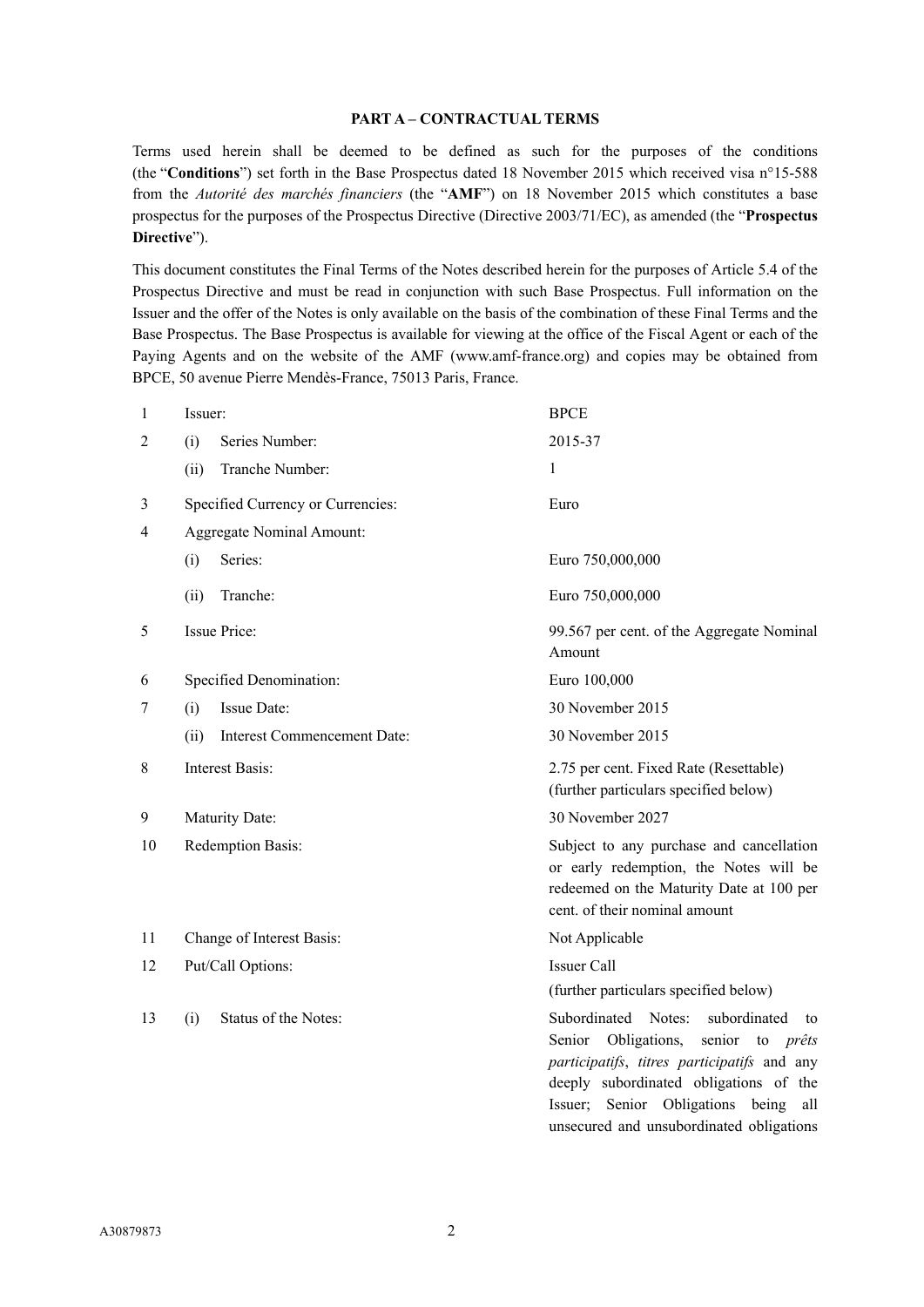of the Issuer, and all other obligations expressed to rank senior to the Subordinated Notes, as provided by their terms or by law (ii) Dates of the corporate authorisations for issuance of Notes obtained: decision of the *Directoire* of the Issuer dated 27 April 2015 and decision of Mr. Jean-Philippe Berthaut, Head of Group Funding, adopted on 20 November 2015

and executed on 26 November 2015

### **PROVISIONS RELATING TO INTEREST (IF ANY) PAYABLE**

| 14 |      | <b>Fixed Rate Note Provisions</b>              | Applicable                                                         |  |
|----|------|------------------------------------------------|--------------------------------------------------------------------|--|
|    | (i)  | Rate of Interest:                              | Resettable                                                         |  |
|    | (ii) | Resettable:                                    | Applicable                                                         |  |
|    |      | Initial Rate of Interest:                      | 2.75 per cent. <i>per annum</i> payable annually<br>in arrear      |  |
|    |      | First Margin:                                  | +2.37 per cent. per annum                                          |  |
|    |      | Subsequent Margin:                             | Not Applicable                                                     |  |
|    |      | First Reset Date:                              | 30 November 2022                                                   |  |
|    |      | Second Reset Date:                             | Not Applicable                                                     |  |
|    |      | <b>Subsequent Reset Date:</b>                  | Not Applicable                                                     |  |
|    |      | Relevant Screen Page:                          | Reuters ISDAFIX2                                                   |  |
|    |      | Mid-Swap Floating Leg Benchmark Rate:          | 6-month Euribor                                                    |  |
|    |      | Mid-Swap Maturity:<br>$\overline{\phantom{a}}$ | 5 years                                                            |  |
|    |      | <b>Reset Determination Date:</b>               | the day falling two Business Days prior to<br>the First Reset Date |  |
|    |      | Relevant Screen Page Time:                     | 11.00 a.m. (Central European time)                                 |  |
|    |      | (iii) Interest Payment Date(s):                | 30 November in each year commencing on<br>30 November 2016         |  |
|    |      | (iv) Fixed Coupon Amount:                      | Euro 2,750 per Note of Euro 100,000<br>Specified Denomination      |  |
|    | (v)  | Broken Amount(s):                              | Not Applicable                                                     |  |
|    |      | (vi) Day Count Fraction:                       | Actual/Actual (ICMA)                                               |  |
|    |      | (vii) Determination Dates:                     | 30 November in each year                                           |  |
|    |      | (viii) Payments on Non-Business Days           | As per the Conditions                                              |  |
| 15 |      | <b>Floating Rate Note Provisions</b>           | Not Applicable                                                     |  |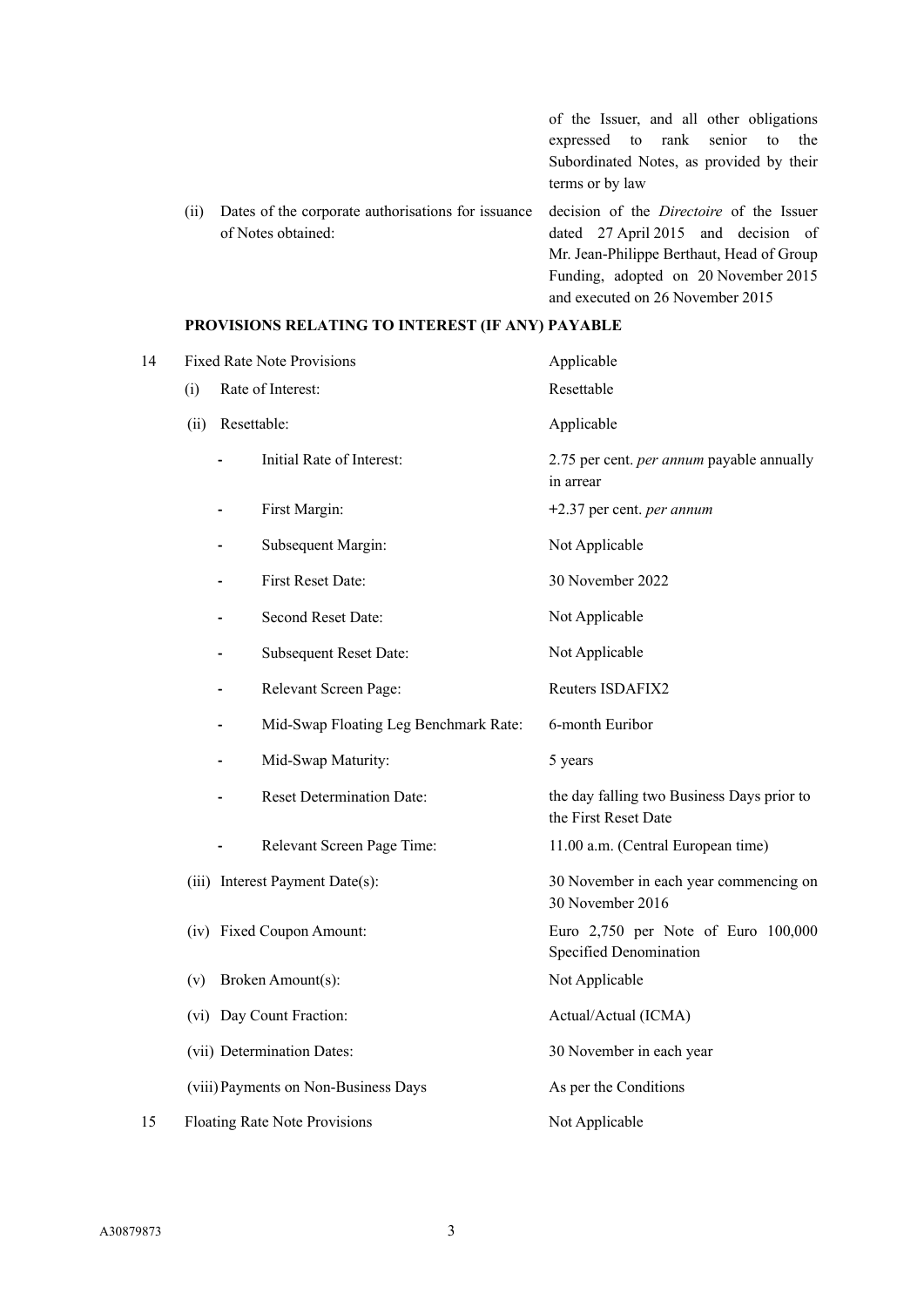| 16 | Zero Coupon Note Provisions                                                                                                                                                                                                                                 | Not Applicable                                                  |  |  |  |
|----|-------------------------------------------------------------------------------------------------------------------------------------------------------------------------------------------------------------------------------------------------------------|-----------------------------------------------------------------|--|--|--|
| 17 | <b>Inflation Linked Interest Note Provisions</b>                                                                                                                                                                                                            | Not Applicable                                                  |  |  |  |
|    | PROVISIONS RELATING TO REDEMPTION                                                                                                                                                                                                                           |                                                                 |  |  |  |
| 18 | Call Option                                                                                                                                                                                                                                                 | Applicable                                                      |  |  |  |
|    | (i) Optional Redemption Date:                                                                                                                                                                                                                               | 30 November 2022                                                |  |  |  |
|    | Optional Redemption Amount of each Note:<br>(ii)                                                                                                                                                                                                            | Euro 100,000 per Note of Euro 100,000<br>Specified Denomination |  |  |  |
|    | (iii) If redeemable in part:                                                                                                                                                                                                                                | Not Applicable                                                  |  |  |  |
|    | (iv) Notice period:                                                                                                                                                                                                                                         | As per the Conditions                                           |  |  |  |
| 19 | Put Option                                                                                                                                                                                                                                                  | Not Applicable                                                  |  |  |  |
| 20 | Final Redemption Amount of each Note<br>Euro 100,000 per Note of Euro 100,000<br>Specified Denomination                                                                                                                                                     |                                                                 |  |  |  |
| 21 | Early Redemption Amount                                                                                                                                                                                                                                     |                                                                 |  |  |  |
|    | Early Redemption Amount of each Note payable<br>(i)<br>on redemption upon the occurrence of a Capital<br>Event (Condition $6(g)$ ), for a Withholding Tax<br>Event (Condition $6(h)(i)$ ), or for<br>a<br>Tax<br>Deductibility Event (Condition 6(c)(iii)): | Euro 100,000 per Note of Euro 100,000<br>Specified Denomination |  |  |  |
|    | Redemption for taxation reasons permitted on<br>(ii)<br>days others than Interest Payment Dates<br>(Condition $6(h)$ ):                                                                                                                                     | Yes                                                             |  |  |  |
|    | (iii) Unmatured Coupons to become void upon early<br>redemption (Materialised Bearer Notes only)<br>(Condition $7(f)$ ):                                                                                                                                    | Not Applicable                                                  |  |  |  |
|    | <b>GENERAL PROVISIONS APPLICABLE TO THE NOTES</b>                                                                                                                                                                                                           |                                                                 |  |  |  |
| 22 | Form of Notes:                                                                                                                                                                                                                                              | <b>Dematerialised Notes</b>                                     |  |  |  |
|    | Form of Dematerialised Notes:<br>(i)                                                                                                                                                                                                                        | Bearer form (au porteur)                                        |  |  |  |
|    | (ii)<br>Registration Agent:                                                                                                                                                                                                                                 | Not Applicable                                                  |  |  |  |
|    | (iii)<br>Temporary Global Certificate:                                                                                                                                                                                                                      | Not Applicable                                                  |  |  |  |
|    | Applicable TEFRA exemption:<br>(iv)                                                                                                                                                                                                                         | Not Applicable                                                  |  |  |  |
| 23 | Financial Centre(s):                                                                                                                                                                                                                                        | Not Applicable                                                  |  |  |  |
| 24 | Talons for future Coupons or Receipts to be attached to<br>Definitive Notes (and dates on which such Talons<br>Not Applicable<br>mature):                                                                                                                   |                                                                 |  |  |  |
| 25 | Details relating to Instalment Notes: amount of each<br>instalment, date on which each payment is to be made:                                                                                                                                               | Not Applicable                                                  |  |  |  |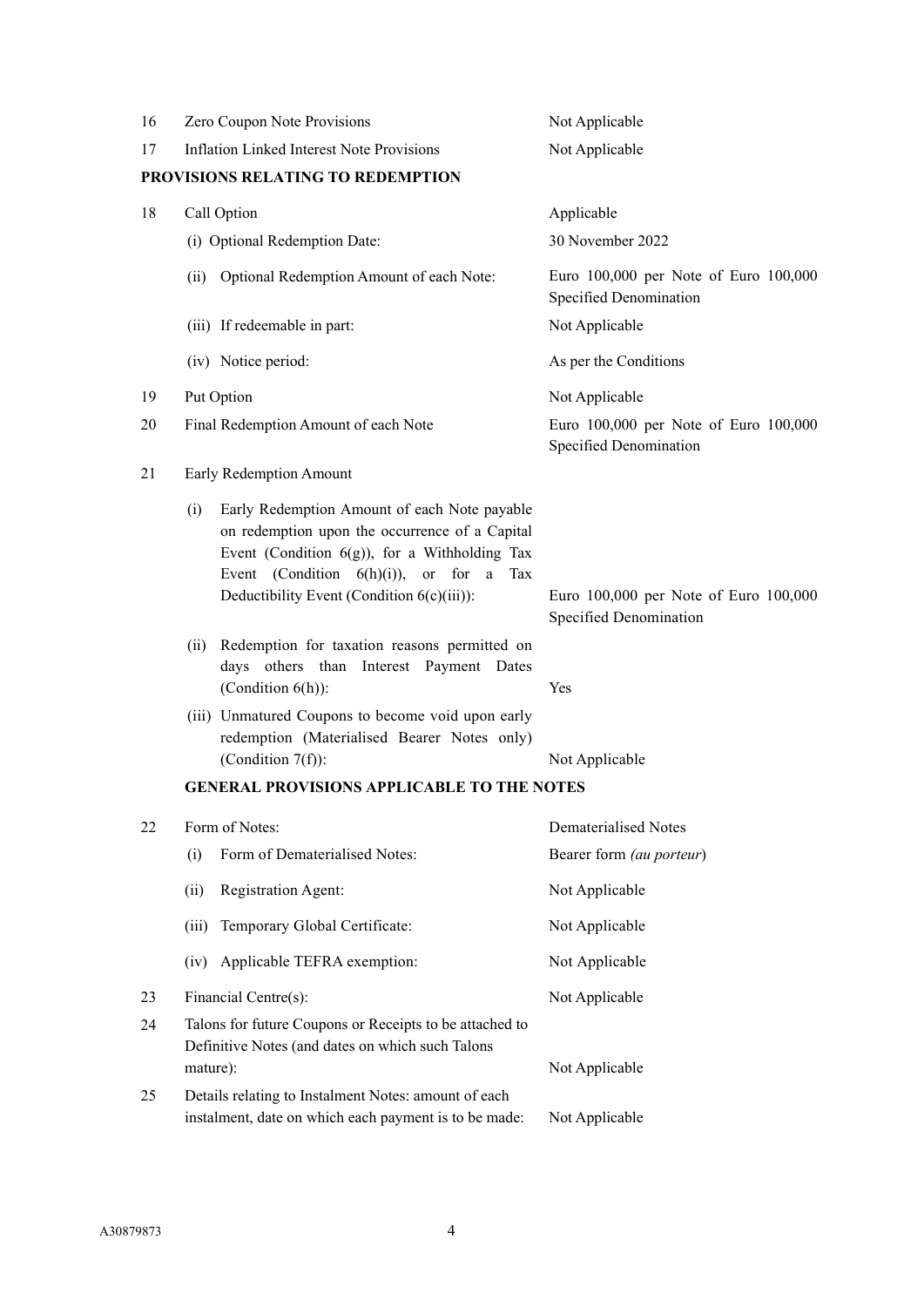| 26 | Redenomination provisions:                                                                                 | Not Applicable                          |  |
|----|------------------------------------------------------------------------------------------------------------|-----------------------------------------|--|
| 27 | Purchase in accordance with Articles L.213-1 A and<br>D.213-1 A of the French Code monétaire et financier. | Applicable                              |  |
| 28 | Consolidation provisions:                                                                                  | Not Applicable                          |  |
| 29 | Masse:                                                                                                     | Contractual Masse                       |  |
|    |                                                                                                            | Name and address of the Representative: |  |
|    |                                                                                                            | Maître Antoine Lachenaud                |  |
|    |                                                                                                            | 10, rue de Sèze                         |  |
|    |                                                                                                            | 75009 Paris                             |  |
|    |                                                                                                            | France                                  |  |
|    |                                                                                                            | and address of the<br>alternate<br>Name |  |
|    |                                                                                                            | Representative:                         |  |
|    |                                                                                                            | Maître Philippe Maisonneuve             |  |

Avocat

10, rue de Sèze 75009 Paris France

VAT) per year.

The Representative will receive a remuneration of Euro 2,000 (excluding

# **RESPONSIBILITY**

The Issuer accepts responsibility for the information contained in these Final Terms.

Signed on behalf of BPCE

Duly represented by: Jean-Philippe BERTHAUT, Head of Group Funding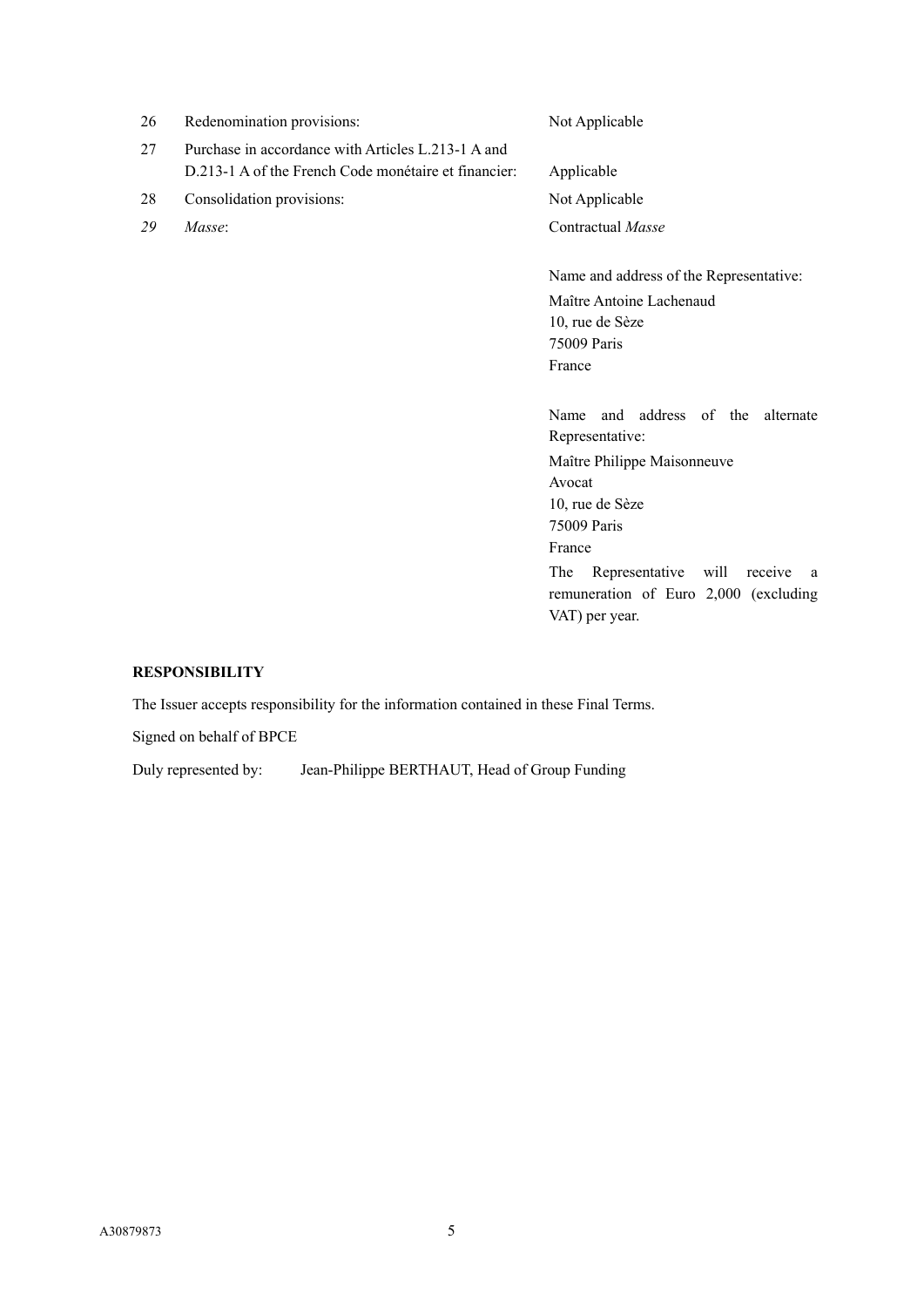## **PART B – OTHER INFORMATION**

## **1 LISTING AND ADMISSION TO TRADING**

| (i) |          |  | Listing and Admission to Application has been made by the Issuer (or on its behalf) for |
|-----|----------|--|-----------------------------------------------------------------------------------------|
|     | trading: |  | the Notes to be listed and admitted to trading on Euronext                              |
|     |          |  | Paris with effect from the Issue Date.                                                  |

(ii) Estimate of total expenses related to admission to trading: Euro 10,200 (including AMF fees**)**

### **2 RATINGS**

Ratings: The Notes to be issued are expected to be rated: S & P: BBB Moody's: Baa3 Fitch: A-

> Each of S&P Moody's and Fitch is established in the European Union and registered under Regulation (EC) No 1060/2009 as amended.

### **3 INTERESTS OF NATURAL AND LEGAL PERSONS INVOLVED IN THE ISSUE**

Save as discussed in "Subscription and Sale", so far as the Issuer is aware, no person involved in the offer of the Notes has an interest material to the offer.

#### **4 YIELD**

| Indication of yield: | 2.819 per cent. <i>per annum</i> until the First Reset Date   |
|----------------------|---------------------------------------------------------------|
|                      | The yield is calculated at the Issue Date on the basis of the |
|                      | Issue Price. It is not an indication of future yield.         |

### **5 OPERATIONAL INFORMATION**

| ISIN:                                                                                                | FR0013063385   |  |  |
|------------------------------------------------------------------------------------------------------|----------------|--|--|
| Common Code:                                                                                         | 132702772      |  |  |
| Depositaries:                                                                                        |                |  |  |
| (i)<br>Euroclear France to act as<br>Central Depositary:                                             | Yes            |  |  |
| (ii)<br>Common Depositary<br>for<br>Euroclear and Clearstream<br>Luxembourg:                         | N <sub>0</sub> |  |  |
| Any clearing system(s) other than<br>Euroclear<br>and<br>Clearstream,<br>Luxembourg and the relevant |                |  |  |
| Not Applicable<br>$identification number(s)$ :                                                       |                |  |  |